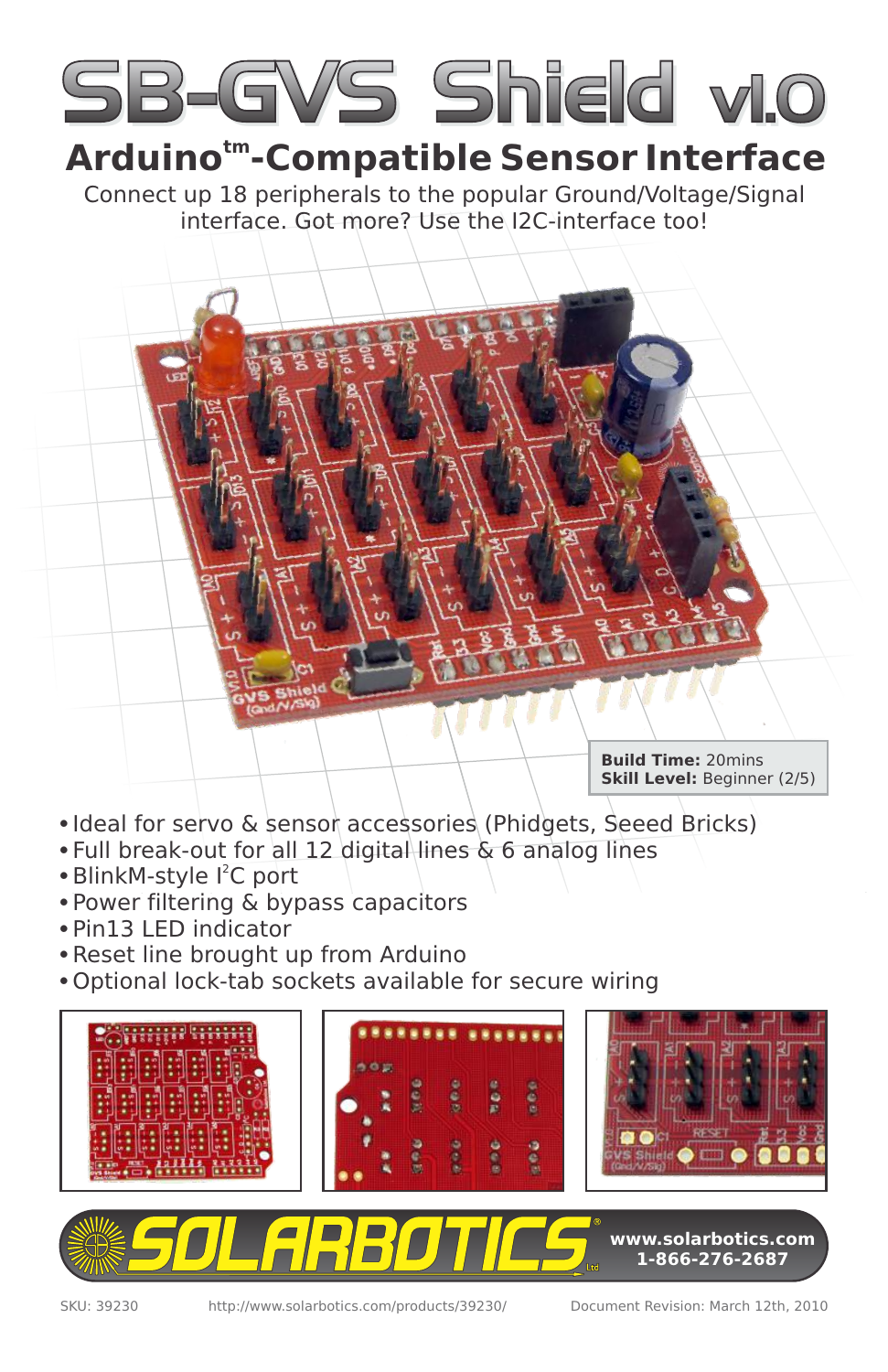This is an intentionally blank page. Y'know, for notes and pretty pictures and the like.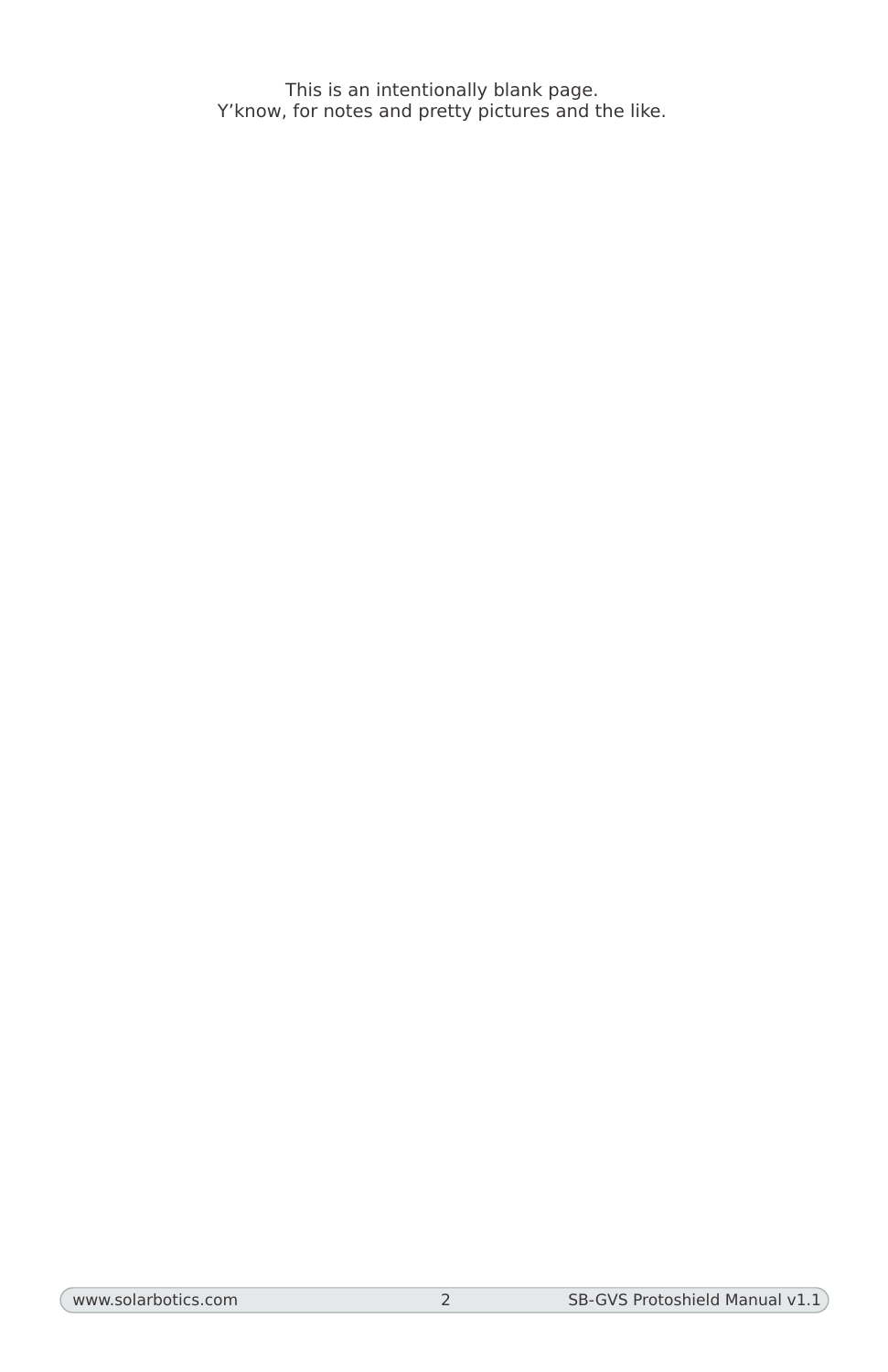# **Parts List**

- Printed Circuit Board (PCB)
- 1 x LED (Pin 13 indicator)

 $\circ$  1 x 470 ohm resistors (Yellow / Purple / Brown)

- 1 x SWT10 Switch (reset)
- □ 3 x 0.1uF Ceramic Capacitors
- 1 x 330µF Electrolytic Capacitor
- 2 x 4.7k resistors (Yellow / Purple / Red for I2C network)
- **1 x FPin3 3-position Female Header Socket Strip (Serial comm.)**
- 1 x FPin4 4-position Female Header Socket Strip (I2C port)
- □ 2 x MPin36 36-pin Male Header Pin Strips (for snapping into 3's) or
- the optional 18 locking 3-position connectors (Part: MPin3-Lock) 2 x MPin6 6-pin Male Header Pin Strips for Arduino mounting
- p 2 x MPin8 8-pin Male Header Pin Strips for Arduino mounting





We strongly suggest you count the parts in your kit to make sure you have all the parts listed (c'mon - there's barely a handful of parts, so count them!). If anything is missing, contact Solarbotics Ltd. for replacement parts information.

### Disclaimer of Liability

Solarbotics Ltd. is not responsible for any special, incidental, or consequential damages resulting from any breach of warranty, or under any legal theory, including lost profits, downtime, good-will, damage to or replacement of equipment or property, and any costs or recovering of any material or goods associated with the assembly or use of this product. Solarbotics Ltd. reserves the right to make substitutions and changes to this product without prior notice. Sorry - we hate legalese too, but "don't pick on us" doesn't impress the lawyers.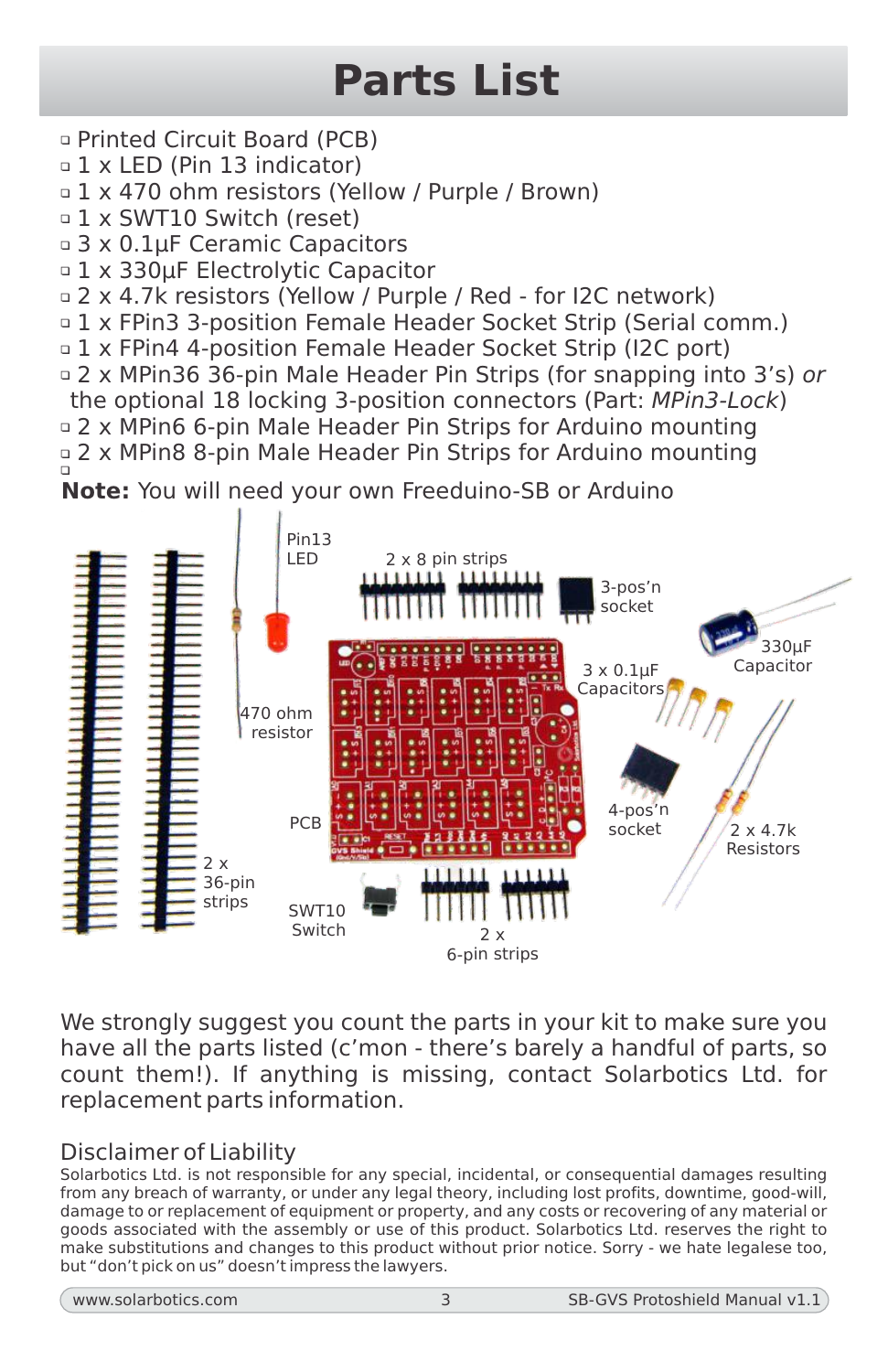

### You have an Arduino that wants sensors, so let's get to it!

Step 1 - Making the 3-Pin Headers: If you have decided to go with locking connectors, you can pocket the two sets of 36-pin strips and save them for a later project. You can always use more pin strips.

Count off pins in sets of 3 and snip them apart until you have 18 sets. If you are brave, snap them apart in your fingers, but it's easy to make a set of 2 or 4 instead of 3. You've been warned! There are more than enough pins in the strips to fix a mistake or two.



Step 2 - Mounting the Sensor Pins: If you have the locking connectors, simply insert them according to the outlines. You'll notice that we reversed the orientation of the analog lines versus the digital lines for easier identification.

After you have the pins / locking connectors inserted in the holes, place a flat plate/book/CD case on top. Flip the whole mess upside-down so you can solder them in as a set instead of 1-by-1 (tedious!).

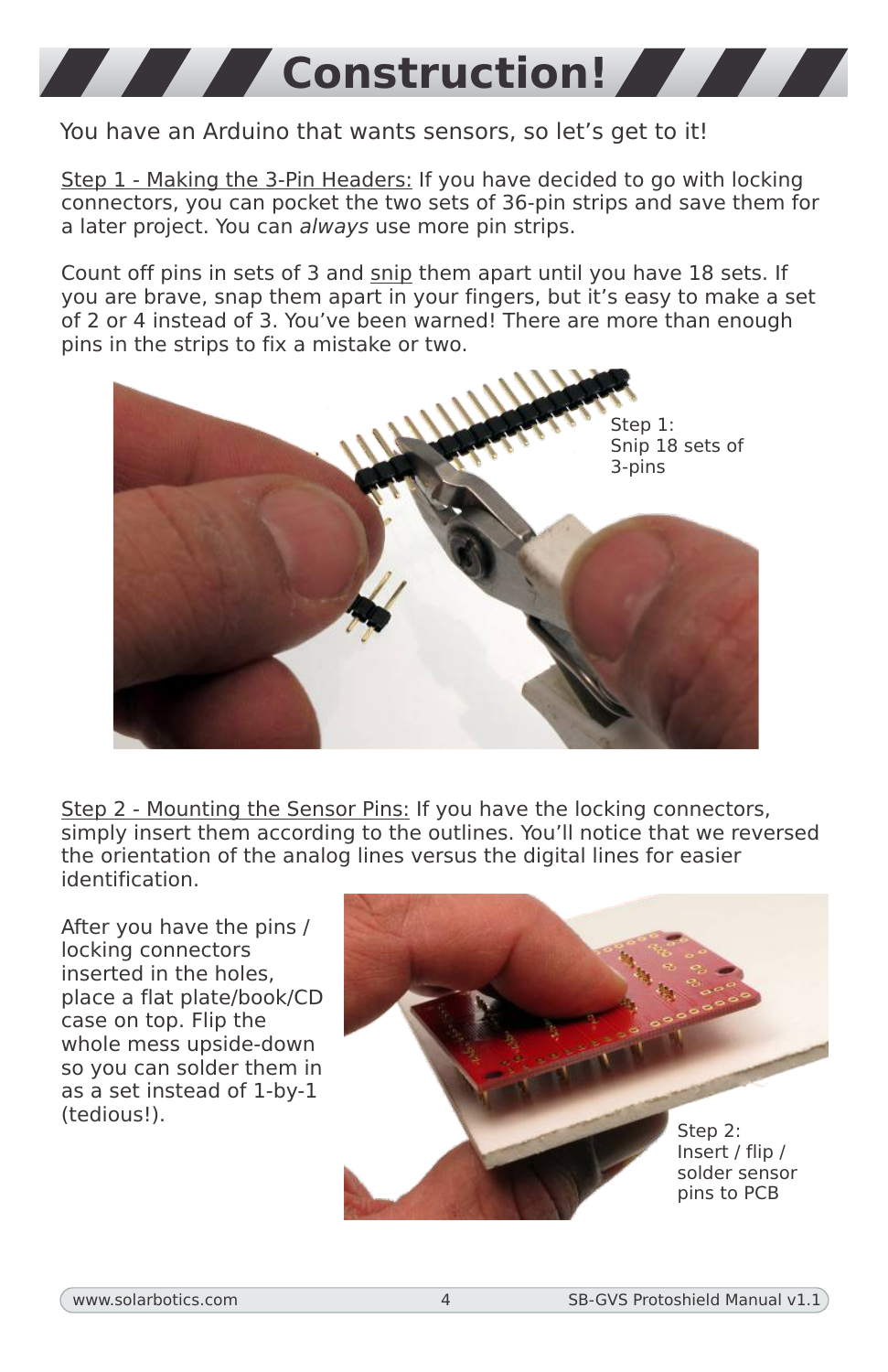Step 3 - Install the Pin13 LED: What good is the Pin13 LED on the Arduino board if you can't see it? Exactly. That's why we're putting one here too.

**Construction!** 

Start with the LED. Match the flat-spot on the LED to the flat printed on the printed circuit board (or insert the short LED leg into the square pad).

Step 4 - 470 ohm Resistor (Yellow / Violet / Brown): Fold over one leg of the resistor so it's pointing the same way as the other lead, and install it to position R1.

Don't get it confused with the 4.7k resistors which look similar (Yellow / Violet / Red). You want the 3rd stripe to be brown.

Step 3: Install the LED (note flat spot!) Step 4: Install resistor to R1

Step 5 - Install the  $0.1\mu$ F Filter Capacitor: These capacitors help filter the power going to the sensors. Plug it in, flip it over, and solder it down!

Step 6 - Install Reset Switch: This is pretty simple - stick the reset switch into position "RESET", and solder it in! (Works best if installed top-side...)

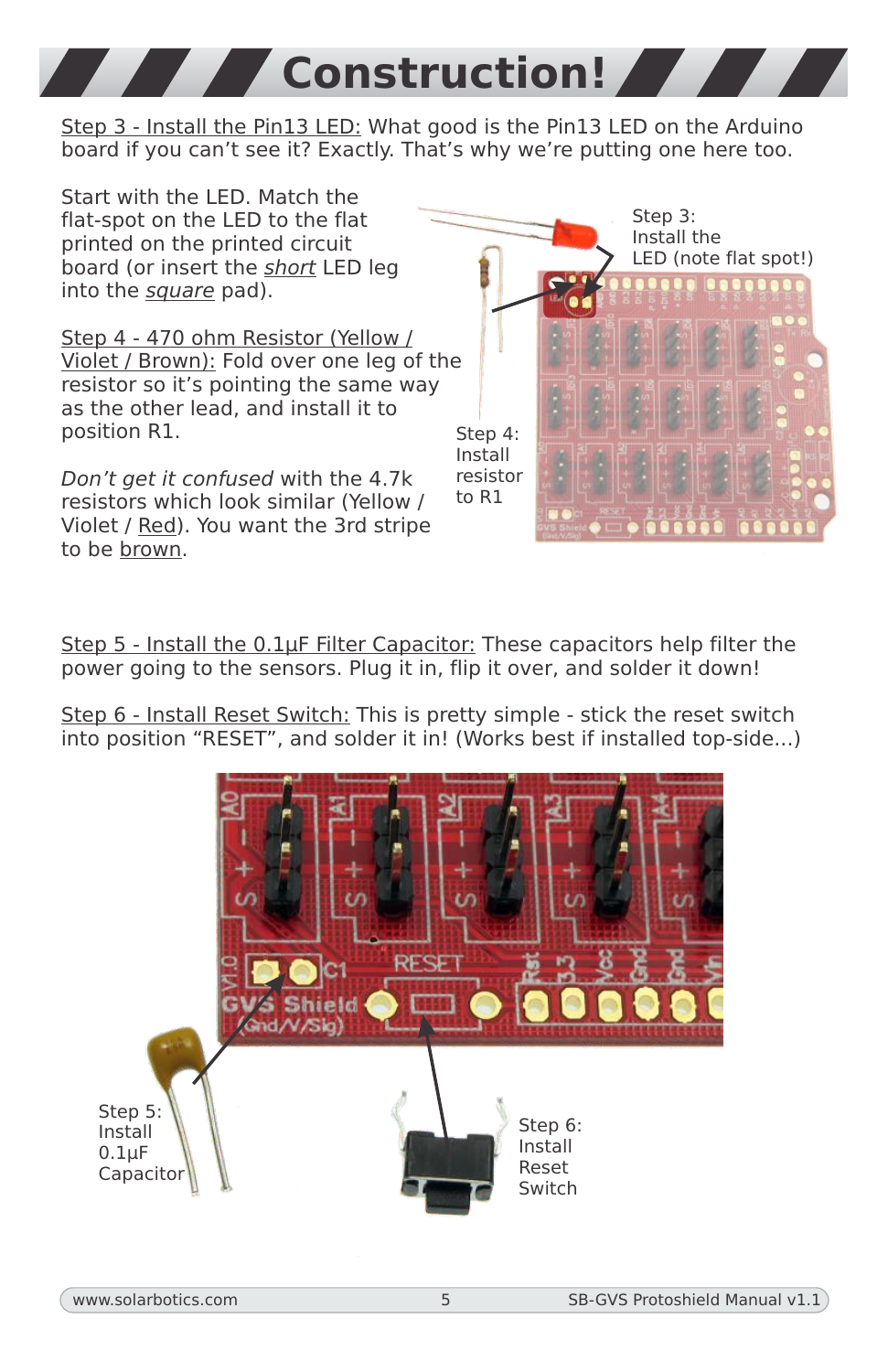Step 9 - Install the C2 & C3 0.1µF Capacitors: Just like C1, these are used to help filter power on the sensor power lines.

**Construction!**

Step 10 - Install C4 330µF Electrolytic Capacitor: Unlike C1, C2 and C3, this one need to go the right way in. Put the short lead (the one near the white stripe on the capacitor's body) into the square pad at position 'C4' Just so you know, the long lead is positive, short lead negative.

Step 11 - Install the 4-position Socket Strip: This will be useful when you're plugging in I<sup>2</sup>C accessories, like a BlinkM Smart LED.

**Note: Using the I<sup>2</sup>C port means you can't use A4 or A5 pins. A4 and** A5 share their pins with the  $I^2C$  feature, and they can't be used at the same time.

Step 12 - Install the 4.7k (Yellow / Violet / Red) I<sup>2</sup>C Pull-up resistors: These are not usually required, but some  $I^2C$  peripherals will behave better with these installed. It won't hurt to put them in now, so why not? Install them to locations 'R2' & 'R3'.

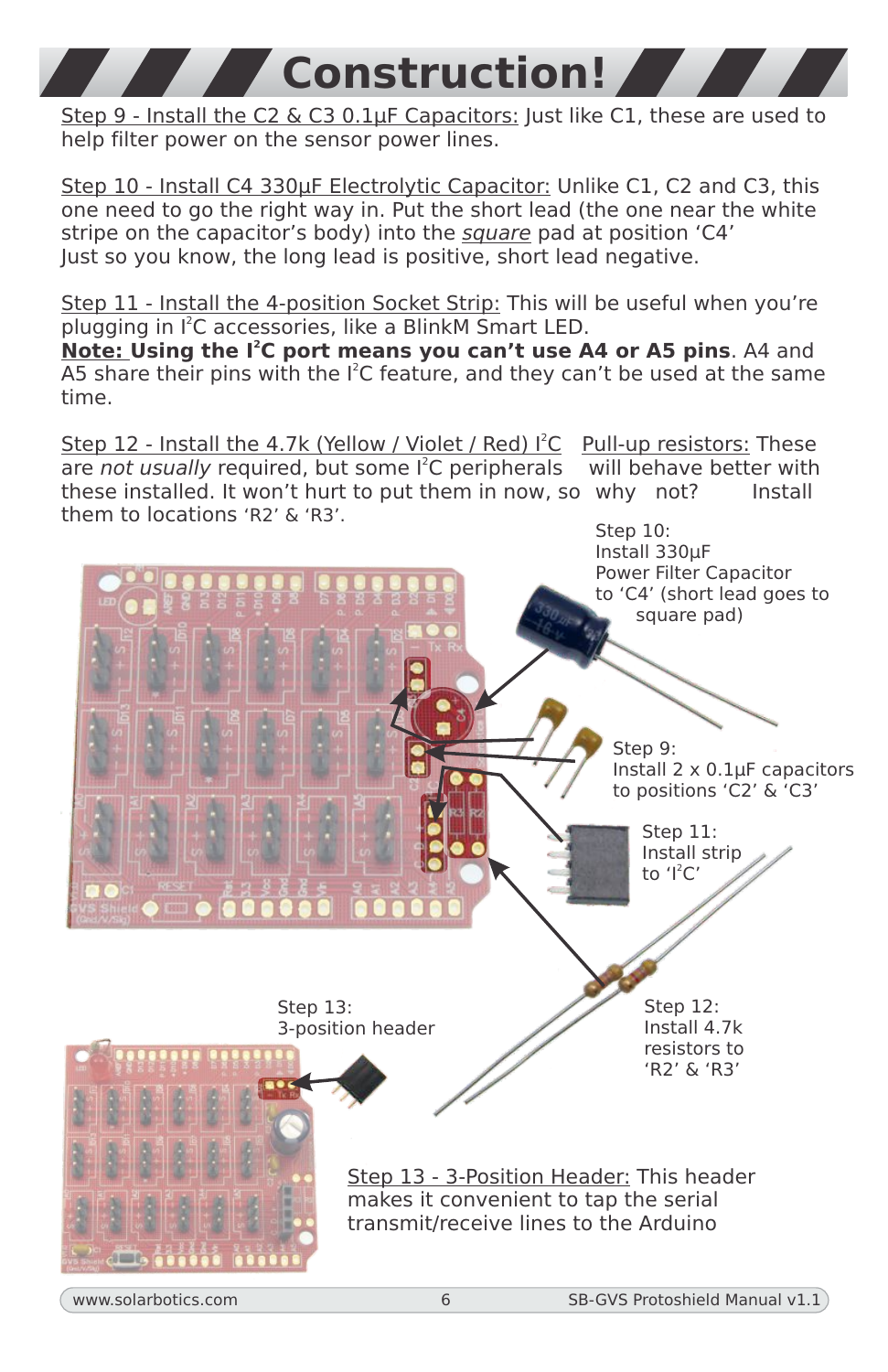**Construction!** 

Step 14 - Install the 6 & 8 Pin Male Header Pins: There are a few ways to install the mating pins. One is to put the male pins into the mating sockets of your host microcontroller, then put the shield on top and solder it in. **We only recommend this method if you're good at soldering!** Too much heat, and you'll melt the Arduino sockets!

We suggest you tack solder one pin, manually tweak the alignment so it's straight up and down, and then solder in the rest of the pins (It's how we recommend you do it in the Freeduino-SB assembly documentation).

> Step 14: 8-Pin strips go to the upper pads, and the 6-pin strips go to the lower.



You are finished! Plug your SB-GVS shield into your Arduino / Freeduino, and you'll have a whole board to attach sensors to! We have tutorials and sample code on Solarbotics.com for this shield, so check if you are not sure what to do with it, check out our examples!